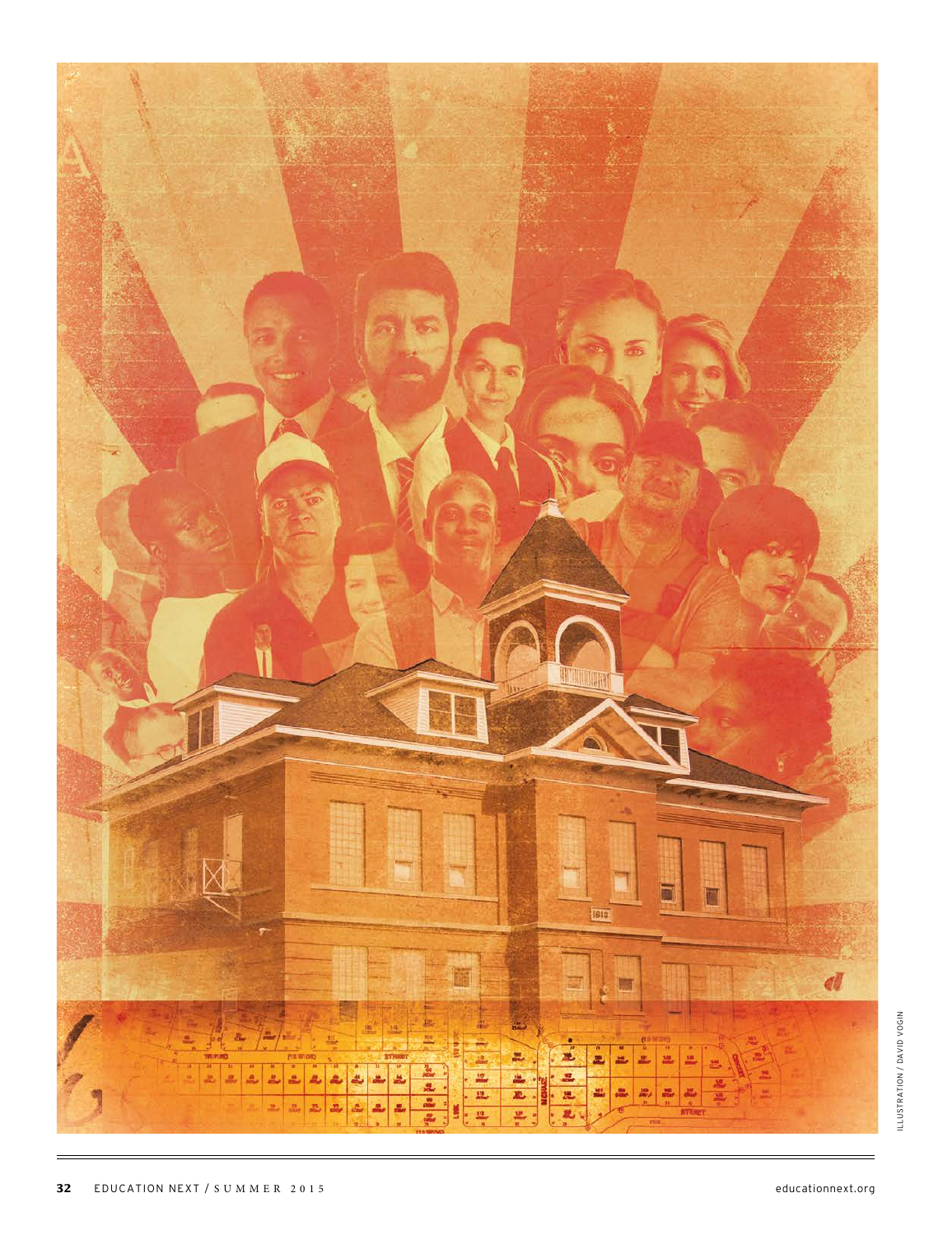**feature**

# **MORE** MIDDLE-CLASS FAMILIES CHOOSE CHARTERS

# A political game changer for public school choice

### There didn't appear to be anything extraordinary

about this December morning gathering of about 40 middleschool parents in the multipurpose room at BASIS San Antonio North charter school. The topic: a "charters 101" presentation about Texas charter-school politics.

Then came the pitch: Are you willing to write a letter to state officials asking permission for BASIS to open up K–5 schools to feed into their existing middle schools? Sure, many of the parents answered.

Parents lobbying on behalf of charter schools is nothing new. Who doesn't remember the massive march in New York City—thousands of children and parents trudging across the Brooklyn Bridge wearing T-shirts with slogans such as "My Child, My Choice," all to protest the crackdown on charters by New York's new mayor?

But there's more to this story. The two BASIS charter schools in San Antonio, along with a Great Hearts Academies charter, are part of an effort to lure top charter schools into the city, and not just into the low-income neighborhoods where charters are traditionally found. San Antonio and the surrounding Bexar County are served by 17 independent school districts, ranging

from high-poverty San Antonio Independent School District to the wealthy districts on the north side of the city. Some parents in the higher-income districts are disenchanted with the local schools, and they are looking for options. These "soccer moms and dads," who typically opt for more academically rigorous schools, lend political heft to the broader charter movement in that city. In a political battle, who doesn't want them on their side?

What's happening here raises a compelling question: could an influx of middle-class parents into charter schools emerge as a political game changer? It's too early to answer that question, but it's the right time to ask it.

**EXECTS:**<br>
THE RESERVANCE TO PUBLIC SC<br> **THE RESERVANCE SERVANCE SERVANCE SERVANCE SERVANCE TRANSIS San Antonio In the higher-fincome districts on the north om at BASIS San Antonio in the higher-fincome districts are<br>
nart** The San Antonio charter story is only one among many across the country that involve middle-class parents. In Arizona, parents see charters as akin to high-end grocers Whole Foods and Trader Joe's—options that doctors and lawyers and mayors might choose. In California, especially in rural areas, charters offer parents their only options for specialty schools such as Montessori and Waldorf. For these parents, unlike their counterparts in San Antonio, the attraction is an education philosophy rather than accelerated academics.

Yet another reason middle-class parents are becoming

by RICHARD WHITMIRE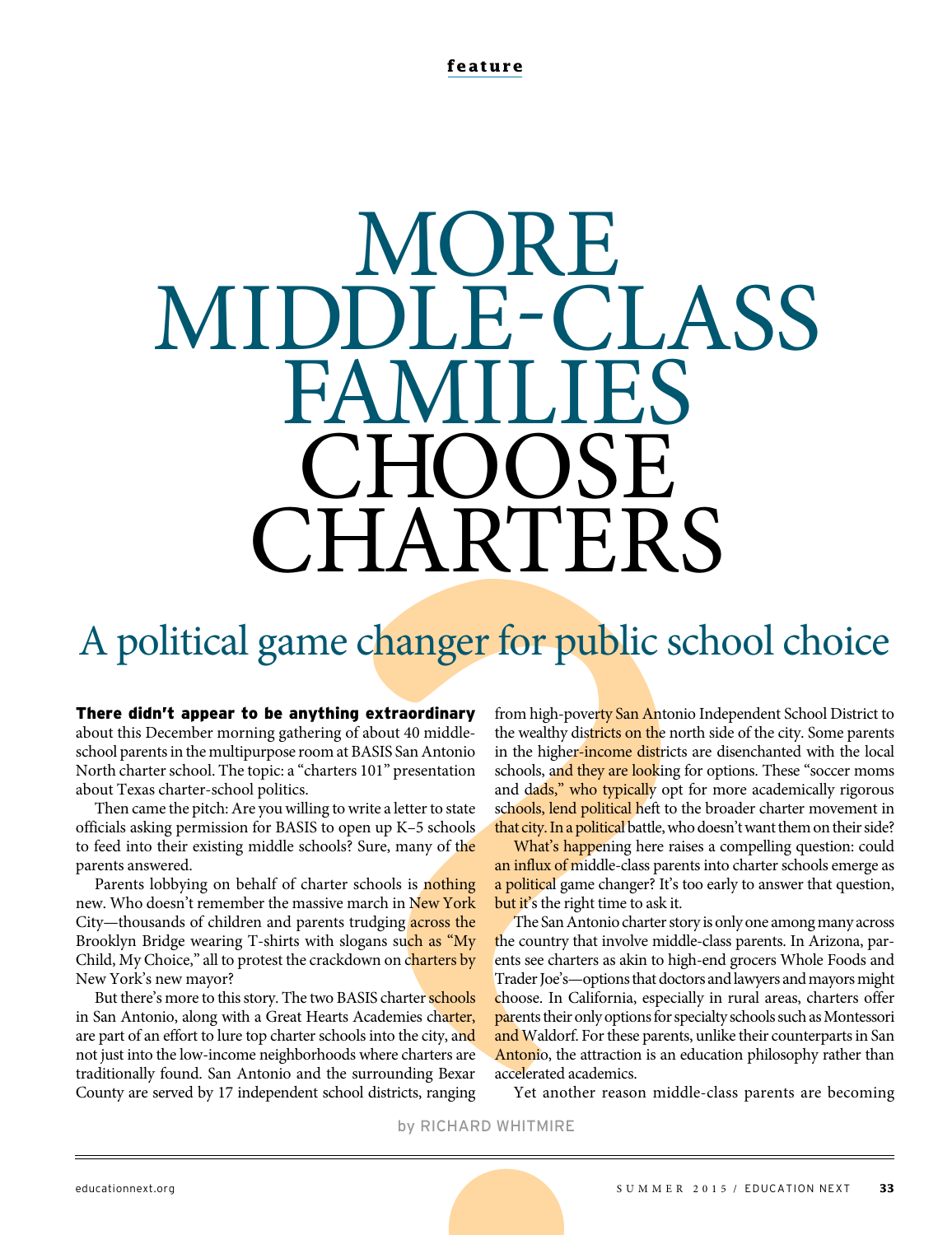more familiar with charters is the "intentionally diverse" school movement. Charters ranging from the Denver School of Science and Technology network to the E. L. Haynes Public Charter School in Washington, D.C., intentionally draw a mix of families, by race and income.

The rise in middle-class students attending charter schools is largely masked by the overall growth of charter schools: over the last five years, the number of charter schools has grown nationally from 4,690 to just over 6,000. There are now 43 communities where at least 20 percent of the students attend charters, reports the National Alliance for Public Charter Schools. Most of that growth is found in low-income, high-minority neighborhoods such as those in Los Angeles. Between 2005 and 2010, the percentage of suburban charters actually fell from 25 to 21 percent of the total. Thus, what's happening in San Antonio, Washington, D.C., Denver, and cities across the country remains hidden.



**At the BASIS charter schools in San Antonio, students pursue world-class academics at their own pace and wear what their mood that morning dictates.**

There are some compelling reasons why growth in charters that appeal to middle-class parents is likely to continue. As researchers have documented (see "U.S. Students from Educated Families Lag in International Tests," features, Fall 2014), even middle-class and suburban parents have reason to find fault with their schools. And while most still trust their local schools, those who don't are enough to fill schools such as BASIS and Great Hearts.

And there are obvious political advantages for the charters

of having these parents onboard. San Antonio parent Kerri Smith sent a two-page letter to every Texas official overseeing charters, explaining, "Had my children not been given the opportunity to attend a BASIS school, I truly fear that they would have continued to go through traditional public school in the middle of the pack, not reaching their full potential and not being fully prepared to go off to college one day."

### **Changing the Game in San Antonio**

If you had to name the "mastermind" behind the push to bring more charter schools to San Antonio, it would be Victoria Rico, who is something of an accidental schoolreform champion. A San Antonio native and lawyer, and the granddaughter and daughter of well-known lawyers there, Rico was asked to take over the George W. Brackenridge Foundation, a little-known foundation with modest assets

that mostly funded small education projects, such as field trips and summer camps. Considering the problems in the city school districts, the foundation grants seemed insignificant to her. But what to do? After she visited a local KIPP (Knowledge Is Power Program) school and viewed the movie Waiting for "Superman," the answer suddenly became clear: pull multiple San Antonio foundations together to attract more high-performing charter schools to the city.

Rico, who one Brackenridge board member dubbed "Hurricane Victoria" for her intense focus and determination, did exactly that. KIPP and IDEA Public Schools were showered with new help. But the interesting part of the plan was her insistence on pulling in charters that appeal to middle-class parents, a strategy rooted in a broader perspective. "To be internationally

competitive, we need to close the international achievement gap for all of our students, including our relatively advanced students," said Rico. "A happy side effect of this is that when you build schools that are rigorous enough to close the international achievement gap, they are attractive to middle-class families as well as low-income families."

BASIS Schools and Great Hearts Academies were the obvious choices, and they quickly set up San Antonio operations (BASIS in 2013 and Great Hearts in 2014) that they plan to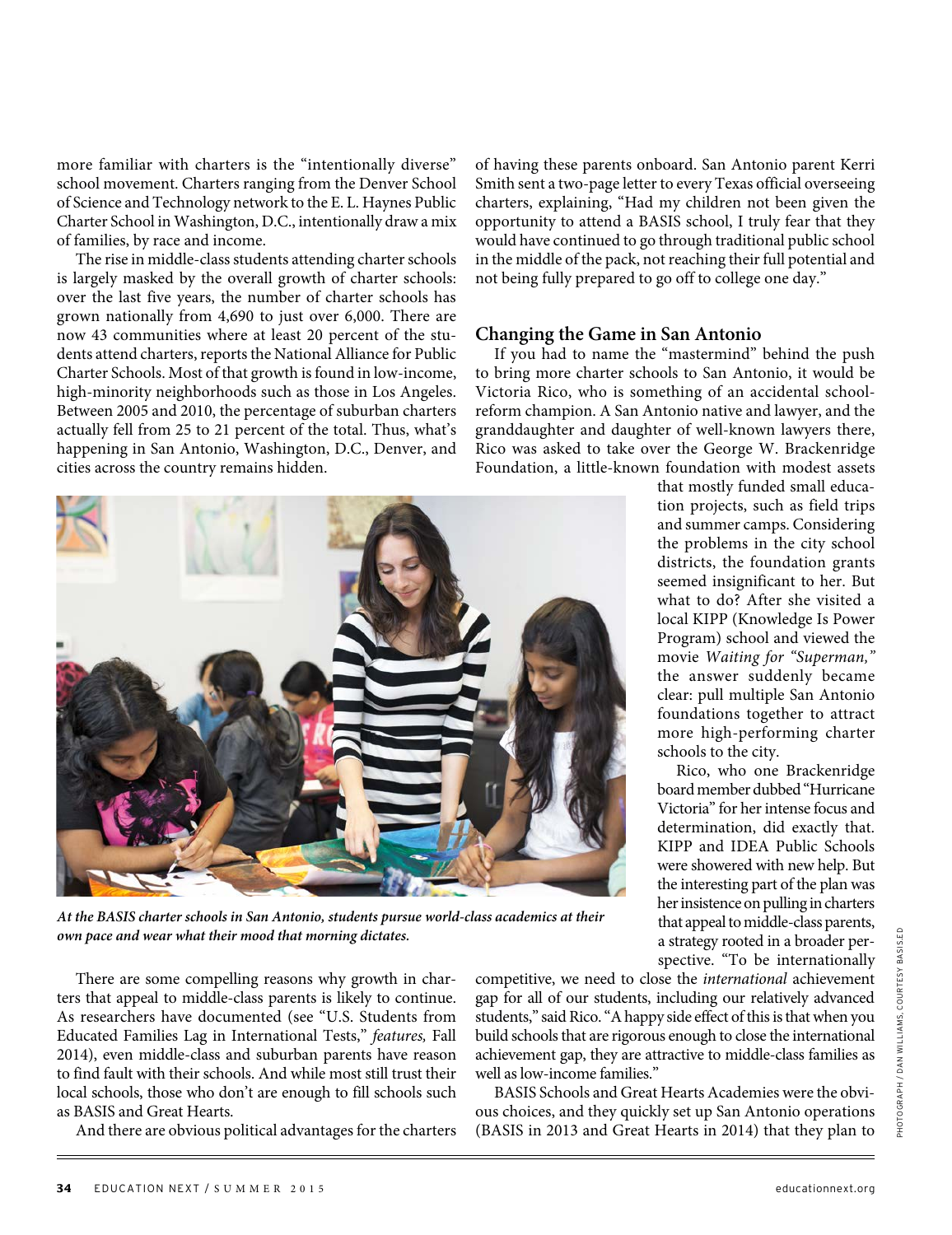# **feature** MIDDLE-CLASS CHARTERS WHITMIRE

expand. Their schools couldn't be more different. BASIS, which offers students a chance to pursue world-class academics at their own pace, also grants its students (and teachers) world-class freedoms. Wear what your mood that morning dictates and express yourself loudly in the hallways and cafScores at BASIS Charter Schools," features, Winter 2014). But while the schools have radically different feels, what I found interesting was the number of parents with one child in BASIS and another in Great Hearts. To them, what mattered most were the highly rigorous academics. After that, choosing a



There is an unexpected sweet spot for charters: middle-class parents who are desperate for a curriculum that will challenge their bored children but who are unable or unwilling to pay private school tuitions.

eteria seem to be the rules. Considering the heavy homework load at these schools, the trade-off seems fair.

By contrast, Great Hearts students wear uniforms, file quietly through the halls, and study the Great Books. Found on each classroom wall are the Great Hearts nine "core virschool was more about the personal style of the child.

As I discovered in my interviewing, there's an unexpected sweet spot for charters: middle-class parents who are desperate for a curriculum that will challenge their bored sons and daughters but who are unable or unwilling to pay private



school tuitions (see sidebar, page 36). For those parents, schools such as BASIS may lack lush soccer fields, but the academics equal or surpass those of many private schools, all at the right price: free.

Anyone expecting these schools to be white enclaves will be surprised. At the two BASIS schools, 36 percent of the students are white, 33 percent Hispanic, and 24 percent Asian/ Pacific Islander. The schools appear to be especially appealing to South Asian families. At Great Hearts, about half the students are white; few are Asian. This school attracts a great many middle-class Hispanics, including families who want their children to be part of the nextgeneration San Antonio leadership. The metropolitan area is about 55 percent Hispanic.

**At Great Hearts Monte Vista, also in San Antonio, students wear uniforms, file quietly through the halls, and study the Great Books.**

tues": humility, integrity, friendship, perseverance, wisdom, courage, responsibility, honesty, and citizenship.

# **Intentionally Diverse Schools**

At Great Hearts, prospective teachers are first reviewed for their character. At BASIS, teachers are first reviewed for their content knowledge; PhDs are not uncommon (see "High

Blackstone Valley Prep Mayoral Academy may have one of the most compelling launch stories of any charter school network in the nation. In 2007, when Dan McKee was mayor of Cumberland, Rhode Island (in 2014 he was elected lieutenant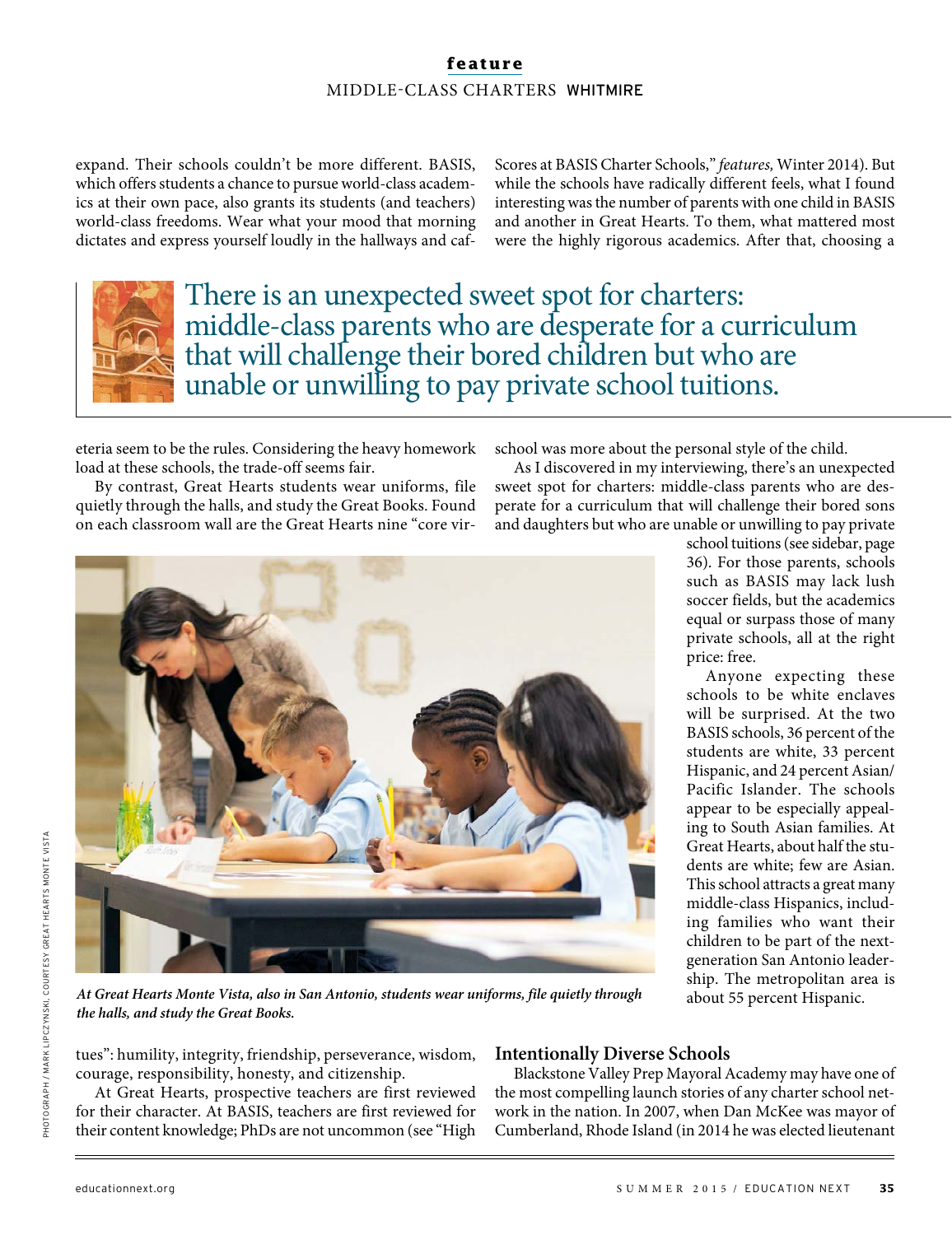governor of the state), he famously asked, "What kind of public school system would we have if we could just build it from scratch?" McKee's answer: he wanted schools as diverse as his son's basketball team. "His son benefited from the diversity, and other kids on the team benefited from being around his son and peers," said Jeremy Chiappetta, executive director of Blackstone Valley Prep (BVP), the school McKee helped launch (see "The Mayors' Charter Schools," features, Winter 2014).

That diversity was achieved by building a regional

THE RIGHT CHOICE

Why would parents who have invested considerable sums in suburban homes, mostly to enroll their children in wellregarded nearby schools, suddenly change their minds and send them to a charter school that they had only recently heard of? I sat down with parents from both Great Hearts and BASIS and asked that question.

Kristin Bengoechea and her husband chose a house in suburban San Antonio for the schools. But when their oldest daughter, Sophie, reached 5th grade, they began to have doubts. "She kept asking her teacher questions, and the teacher continued to



**"When you set the bar high, these kids want to meet the bar."** 

say, 'You don't need to know that for the test. Don't ask so many questions.'" Her daughter was placed into a program for gifted students, but it meant little—it was only one day a week. On that day she would do algebra, but on the other days her class was working on multiplication tables. Bengoechea considered private school, but the tuitions were daunting.

Bengoechea settled on a combination package for their three kids: a kindergartner and 5th grader attend Great

coalition that includes two suburban communities, Lincoln and Cumberland, and two urban, Central Falls and Pawtucket. A lottery pulls equal numbers from all four, but the lottery is also weighted toward low-income students.

Blackstone is an ideal school for answering a key question: do charters that serve a socioeconomic mix of students look and feel different from charters that target only low-income students? In short, yes. Leslie Royal, a BVP parent who works as dean of operations at a Blackstone elementary school, previously worked at an urban "no excuses" charter school. That

Hearts, while 7th grader Sophie attends BASIS. The move raised eyebrows from some neighbors. And then there were the friends who teach at traditional public schools. "That caused a bit of tension because charter schools, in their eyes, are taking money from their school."

But for Bengoechea, the risky move to charters has paid off. Her older son, who never had a word to say when asked what he learned that day at his traditional school, now won't stop talking about his day at Great Hearts. Sophie was at first daunted by the surge in homework at BASIS, but now drinks up her academic

> day. "It's so true that when you set the bar high these kids want to meet the bar."

Sunil and Tish Punjabi bought a home in the highly regarded Northside School District so they would not have to worry about schools. But they soon realized that 5th grader Leala was bored in school. "She would finish her assignment, and then the teacher would have her helping other kids," said Sunil, an entrepreneur who moved to San Antonio from California.

At a birthday party daughter Henna attended, Tish met a mother who had signed her kids up for BASIS. Tish began researching BASIS online, and the entire family attended an information session. "The girls fell in love with it. I mean, they talking about Latin and the classics." At that point, the hurdle was getting in—it was all up to the lottery. When both girls got in, Tish said, "We sat down and had a family meeting, asking:

'The door is open, are we going to jump through it?'"

Leaving the neighborhood school was admittedly awkward, especially since Tish was vice president of the local PTA. Some of the girls' friends "felt they were being abandoned. It felt like, 'Oh, you're too good for our school.'" But despite the homework load ("There's no time for video games, that's for sure," says Tish) and a 30-minute commute to the school, both parents and daughters are happy.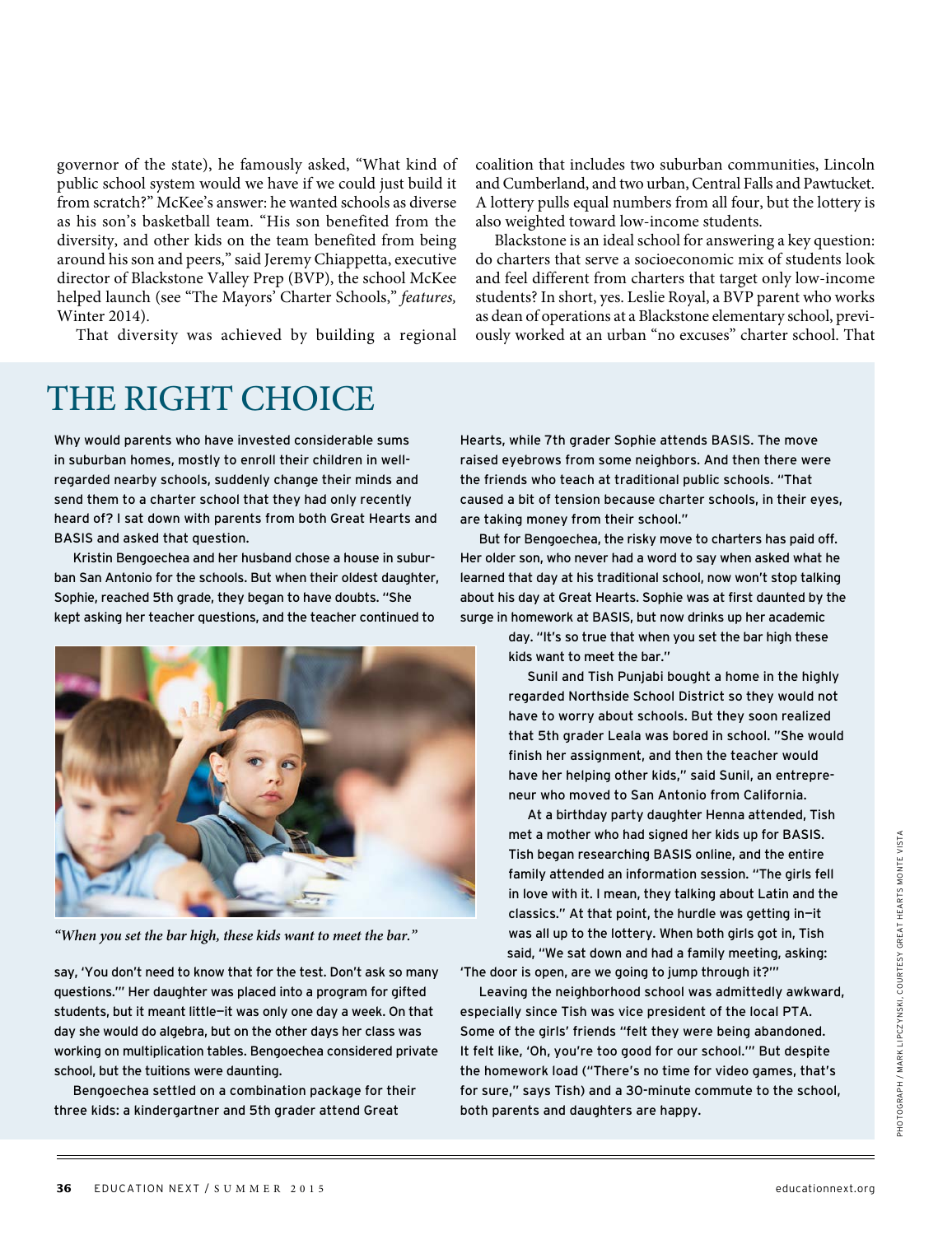# **feature** MIDDLE-CLASS CHARTERS WHITMIRE

strict culture was appropriate for the students there, she said, but not necessarily for her son. "Many middle-class parents who are relatively successful in their fields know how to prep their kids to start kindergarten and what experiences they need to expose them to for their kids to be well-rounded, and eventually get to college (for example, trips to museums and zoos). In my experience at an urban no-excuses school, the rigid discipline and structures we put in place allowed

they want their kids going to school with Hispanics. "That shows just how segregated we are," said chief academic officer Phyllis Hedlund.

Leaders at Haynes, however, are not giving up on boosting diversity in the upper grades. "This is the first year for our senior class," said Pohlman. "It's the first year where we'll have proof points about where kids go to college. After a few years of that, I anticipate having the demographics become more stable."



"Parents and communities embracing charter schools in middle-class areas generate critically needed additional advocacy strength."

us to focus on the urgent academic intervention that our students there desperately needed. Our focus was closing the achievement gap, which meant that academics were the most important thing." Royal had no hesitations about enrolling her son at Blackstone.

Unlike Blackstone, E. L. Haynes Public Charter School is subject to the same lottery used by all charters in Washington, D.C., which forbids weighting that would allow them to favor some students over others. That said, from its beginnings in 2004, Haynes founder Jennifer Niles was determined to both educate underserved students and preserve racial and socioeconomic diversity. "She didn't think we should be working

toward having a community that was racially and socioeconomically segregated," said Rich Pohlman, acting head of school. (In December 2014, Niles was appointed D.C.'s deputy mayor for education.)

Washington, however, is a city starkly divided by race and income, which prevents Haynes from achieving significant diversity. In 2014, its elementary school was 15 percent white, 36 percent Hispanic, and 47 percent African American. As the grades advance, the student population becomes less diverse. In middle school, the percentage of white students drops to less than 6 percent. The high school is 35 percent Hispanic and 63 percent black there are no whites. In Washington, that actually amounts to diversity: Haynes gets many applications from the all-black neighborhoods in Wards 7 and 8 where families say

## **California Culture**

There has long been a culture gulf between California and the East Coast states, and that definitely holds for charter schools. In Washington, D.C., Philadelphia, New York, and Boston, charters are understood to be about giving low-income parents a shot at sending their kids to decent schools. Nearly all charters target low-income urban neighborhoods. The idea of middle-class parents tapping into urban charters is unsettling. In New York, the already controversial Success Academy network of charter schools (see "What Explains Success at Success Academy?" features, Summer 2015) draws the most resistance when it moves into an affluent neighborhood. In Washington,



**The California Montessori Project has seven campuses in the Sacramento area, including one campus in Shingle Springs that serves 370 K-8 students and has a waitlist of nearly as many.**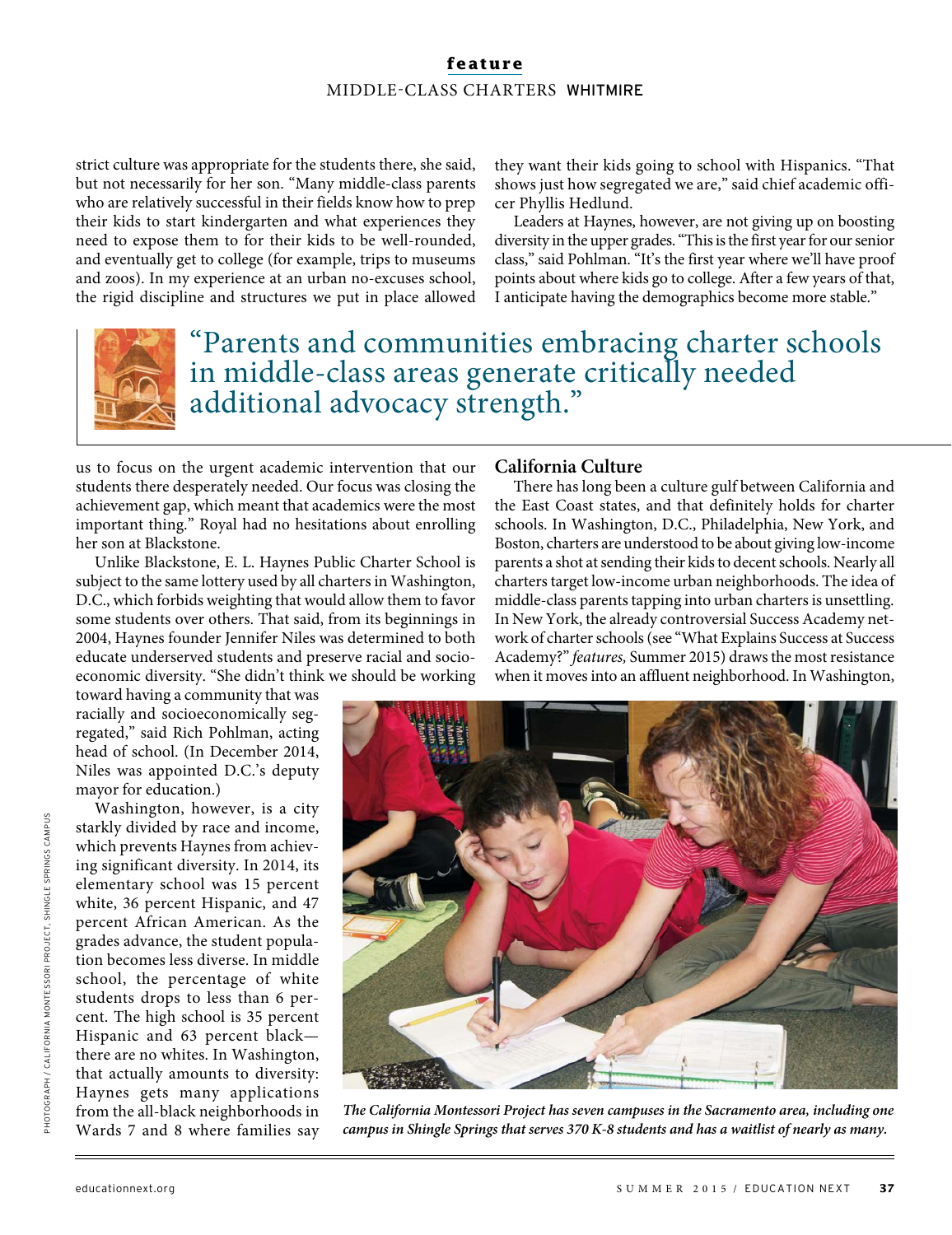D.C., middle-class white kids showing up in sizable numbers at several charter schools has prompted conspiracy theories from charter critics.

In some states where charters have opened new schools in suburbs, such as New Jersey, the move has backfired politically as well, as parents rallied to defend traditional schools. In California, meanwhile, charters are about choice, regardless of race or income. In fact, the state's first charter school, San Carlos Charter Learning Center, opened in a suburb.

"That creates a public mind-set," said Jed Wallace, president of the California Charter Schools Association, "that charters are something that can and should help in middle-class areas."

The difference is easy to see in the state's web of Montessori and Waldorf charter schools. Those schools, often started by parents who couldn't find those school philosophy options in their own communities (or couldn't afford the private students living in poverty. Most of the parents have college degrees and are working either in the state government or at technology firms. Zawilski seems puzzled when I ask about race/ethnicity and income. The school, she points out, reflects the community. It's the kind of question only asked by someone from the East Coast.

Zawilski's school is one of seven campuses in the Sacramento area run by the California Montessori Project. Other schools in the network have far higher numbers of low-income and minority students, points out executive director Gary Bowman. "The big thing is we want to provide a methodology that up until the charter movement only the affluent could afford. We strongly believe in the methodology and believe it will have a tremendous impact on the world. We know the world can't be changed if you only serve the affluent." In short, the project aims to bring Montessori to



**Rocklin Academy Schools founder David Patterson designed the network's charter schools based on a Core Knowledge curriculum after finding big school districts to be academically complacent.**

Montessori and Waldorf schools) are incredibly popular.

Kim Zawilski, principal of a Montessori charter in Shingle Springs, a tiny bedroom community well outside Sacramento, runs a K–8 school that serves 370 students and has a waitlist of nearly as many. Nearly all the students are white, with a small population of Native Americans. There are almost no 3–6, opened in 2001, and the academies kept expanding in grades and students. Today, four Rocklin charters serve 1,400 students from preschool through high school. The relationship with the local Rocklin district has been rocky, but the demand remains steady, with several hundred students on waitlists.

Patterson now works with an urban charter school in

the broader population.

But it's not just the specialty charter schools in California that draw middle-class parents. In Rocklin, an affluent suburb outside Sacramento, the Rocklin Academy Schools serve the same students—nearly all white or Asian, nearly all the children of college-educated parents—that are served in the well-regarded public schools. So why have a charter school?

Big school districts become academically complacent, explains Rocklin charter founder David Patterson. "They become one-size-fits-all schools where sports are more important than academics. The football team got more attention than other things. There was even an anti-intellectual bias."

Patterson and other parents wanted something different, so they designed their own school, one based on a Core Knowledge curriculum. And they found plenty of interest. The first school, offering grades